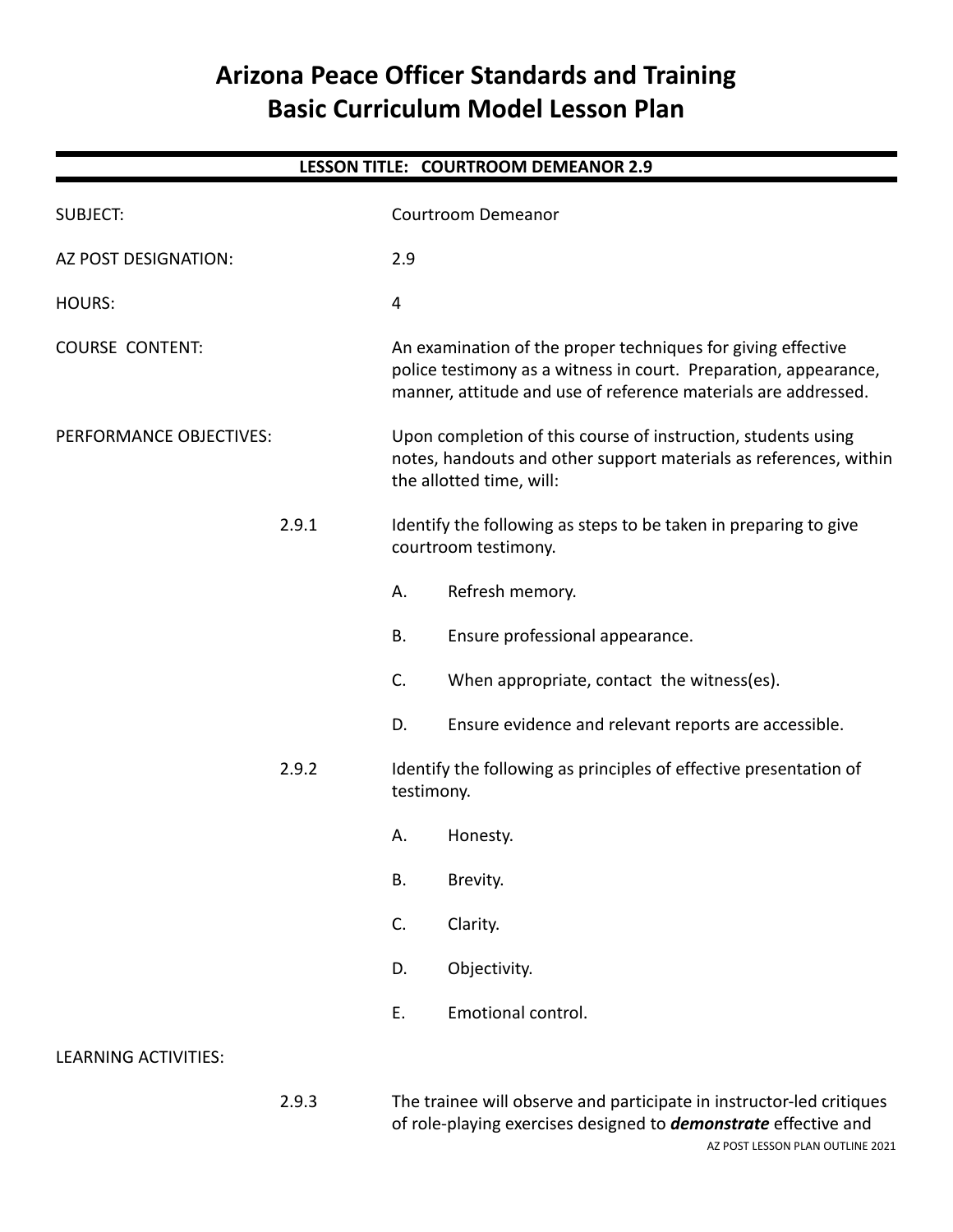ineffective courtroom testimony as a peace officer in response to the following approaches to questioning.

- A. Friendly.
- B. Badgering.
- C. Condescending.
- 2.9.4 At a minimum, each such critique will address the adequacy of the officer's testimony in terms of the following.
	- A. Responsiveness to questions.
	- B. Clarity of expression.
	- C. Errors of omission.
	- D. Errors of commission.
	- E. Overall demeanor.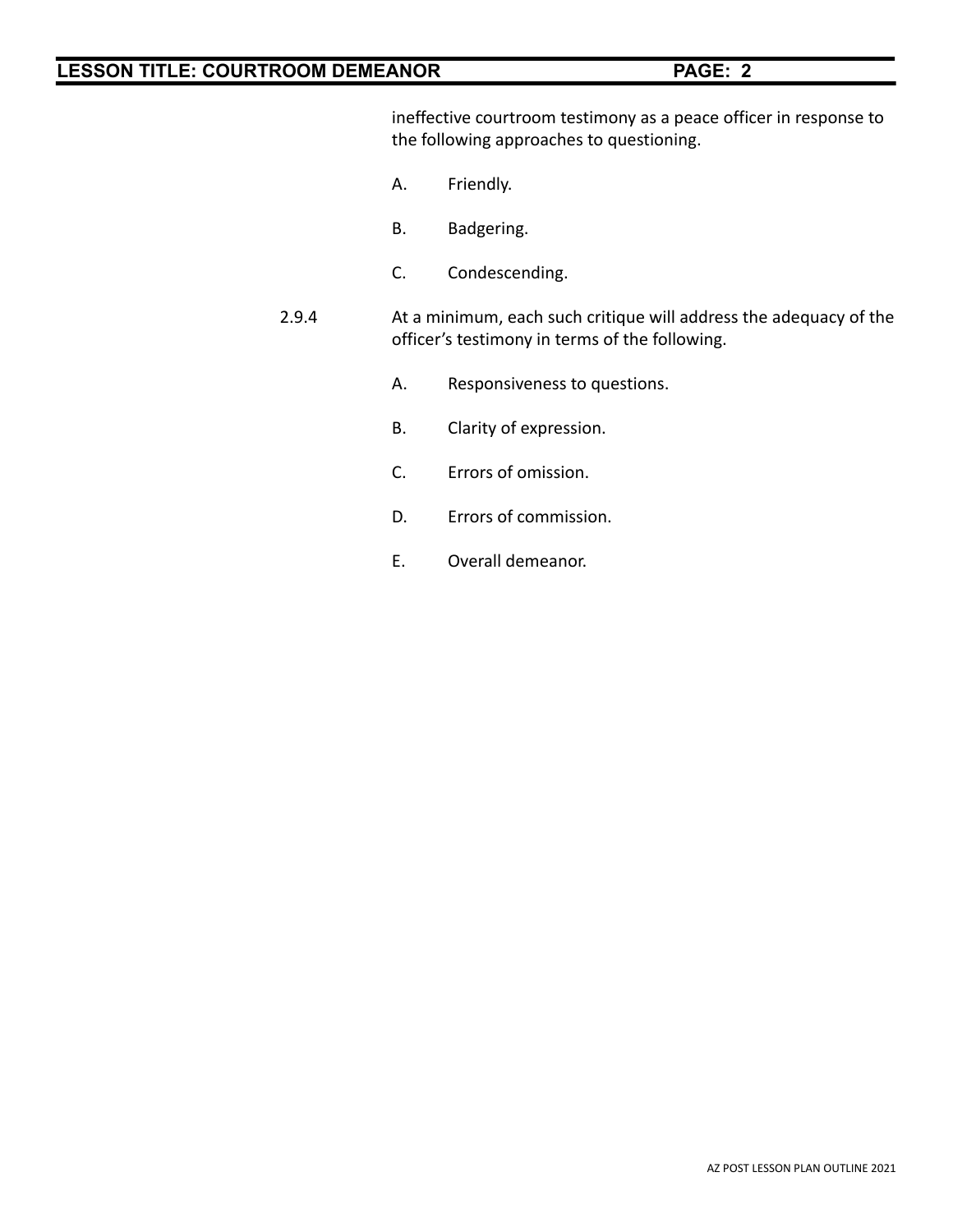| DATE FIRST PREPARED:             | August 1995                                                        |                      |  |
|----------------------------------|--------------------------------------------------------------------|----------------------|--|
| PREPARED BY:                     | Ms. Vicki Bourne                                                   |                      |  |
| <b>REVIEWED - REVISED:</b>       | Sgt. James Dear                                                    | DATE: October 2000   |  |
| <b>REVIEWED - REVISED:</b>       | <b>SME Committee</b>                                               | DATE: February 2001  |  |
| <b>REVIEWED - REVISED:</b>       | <b>SME Committee</b>                                               | DATE: May 2002       |  |
| <b>REVIEWED - REVISED:</b>       | <b>SME Committee</b>                                               | DATE: October 2006   |  |
| <b>REVIEWED - REVISED:</b>       | Lt. Dave Kelly, Phoenix PD                                         | DATE: August 2009    |  |
| <b>REVIEWED - REVISED:</b>       | <b>SME Committee</b>                                               | DATE: November 2011  |  |
| <b>REVIEWED - REVISED:</b>       | <b>SME Committee</b>                                               | DATE: August 2019    |  |
| <b>REVIEWED - REVISED:</b>       | <b>SME Committee</b>                                               | DATE: September 2020 |  |
| <b>REVIEWED - REVISED:</b>       | AZPOST (DocX)                                                      | DATE: January 2022   |  |
| <b>REVIEWED - REVISED:</b>       |                                                                    | DATE:                |  |
| AZ POST - APPROVAL:              | <b>Steve Enteman</b>                                               | DATE: August 2019    |  |
| AZ POST - APPROVAL:              | Mandy Faust                                                        | DATE: February 2021  |  |
| AZ POST - APPROVAL:              | Lori Wait                                                          | DATE: January 2022   |  |
| <b>INSTRUCTOR REFERENCES:</b>    |                                                                    |                      |  |
| <b>CLASS LEVEL:</b>              | Student                                                            |                      |  |
| <b>TRAINING AIDS:</b>            | http://www.azleg.gov/ArizonaRevisedStatutes.asp                    |                      |  |
| <b>INSTRUCTIONAL STRATEGY:</b>   | Interactive lecture/class discussion, role play and demonstration. |                      |  |
| <b>SUCCESS CRITERIA:</b>         | 70% or higher on a written, multiple-choice examination.           |                      |  |
| <b>COMPUTER FILE NAME:</b>       | 2.9 Courtroom Demeanor                                             |                      |  |
| DATE RELEASED TO THE SHARE FILE: | May 27, 2022                                                       |                      |  |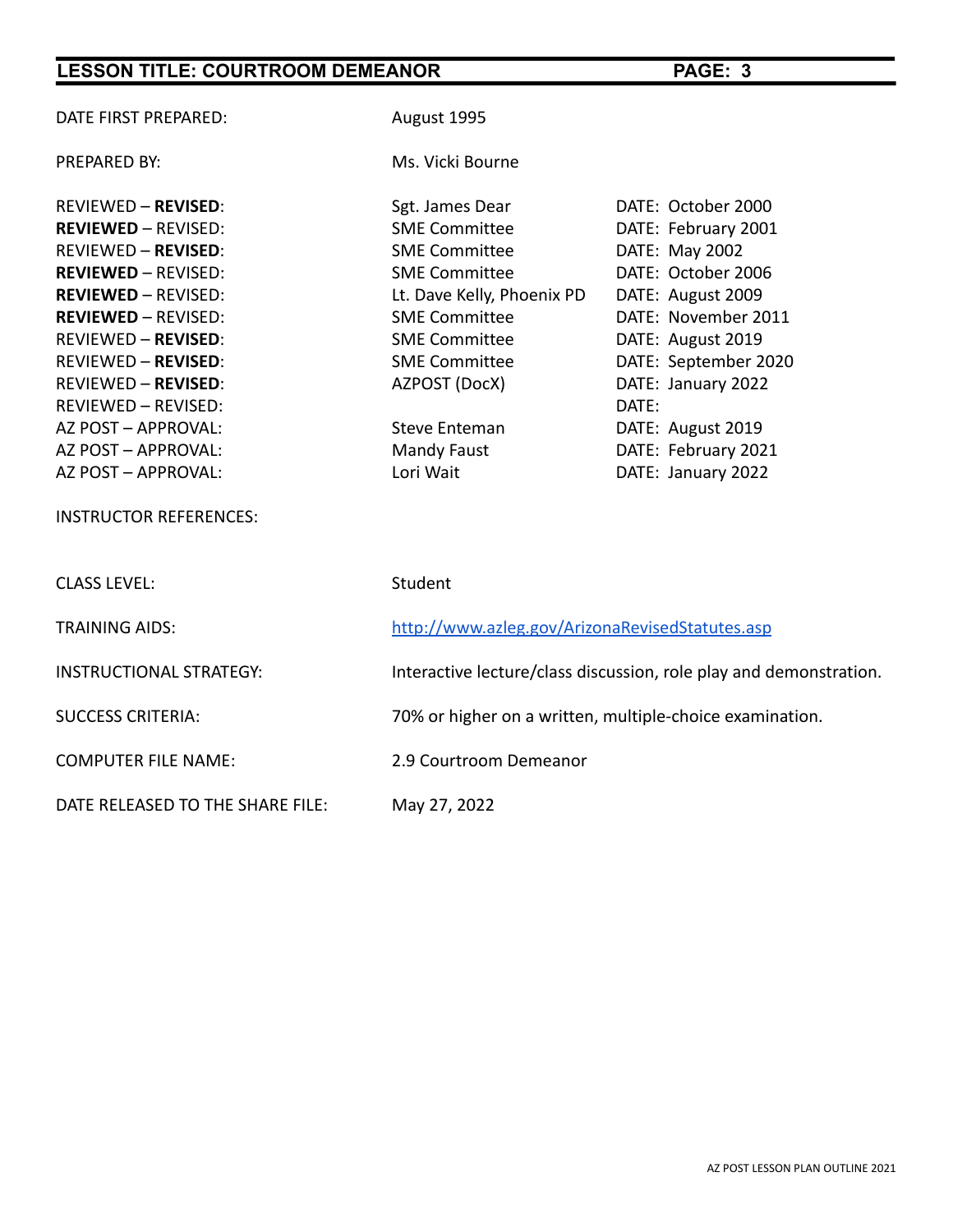### **I. INTRODUCTION**

- A. Instructor (self) introduction.
- B. Preview of performance objectives.

### **II. GENERAL THOUGHTS**

- A. Testifying before fact-finders (hearing officers, judges or juries) is a critical part of a peace officer's job.
	- 1. Without testimony, no criminal trial can result in a conviction.
	- 2. The presentation of any criminal case will be strongly affected by the testimony of the police officers involved in the investigation of the incident and the arrest of the defendant.
	- 3. There are things that an officer can do during the investigation to be a better witness when testifying ie. thorough documentation. *INSTRUCTOR NOTE: Remind students of a common philosophy: "If it is not in your report and helps the officer, it did not happen. If it is not in the report and it hurts the officer, it happened."*
- B. The goal of the course is to discuss and demonstrate what an officer may encounter in a courtroom in order to assist officers in being effective witnesses.
- C. Officers should understand that typically the "close" criminal cases go to trial.
	- 1. Cases in which the evidence is very strong result in plea bargains by defendants.
	- 2. Cases in which the evidence is weak result in either plea bargains or dismissals.
	- 3. It is only the close case, one in which most of the evidence is circumstantial or is itself questionable (e.g., a borderline blood alcohol reading in a DUI) that goes to trial.
	- 4. In such a case, the demeanor and substance of an officer's testimony may make the difference between a guilty verdict and a not guilty verdict.
	- 5. Especially in close cases, a good investigation can be made meaningless by an officer whose testimony is delivered poorly.
- D. Pay as much attention to off-stand conduct (appearance, seriousness or demeanor) as on-stand conduct (testimony). It is as important, if not more important.
- E. A juror's opinion of a police officer is probably formed long before the first question posed to you, and more than likely, long before you walk into the courtroom. *INSTRUCTOR NOTE: John Waltman, Non-Verbal Element in Courtroom Demeanor; FBI LE Journal, March 1984.*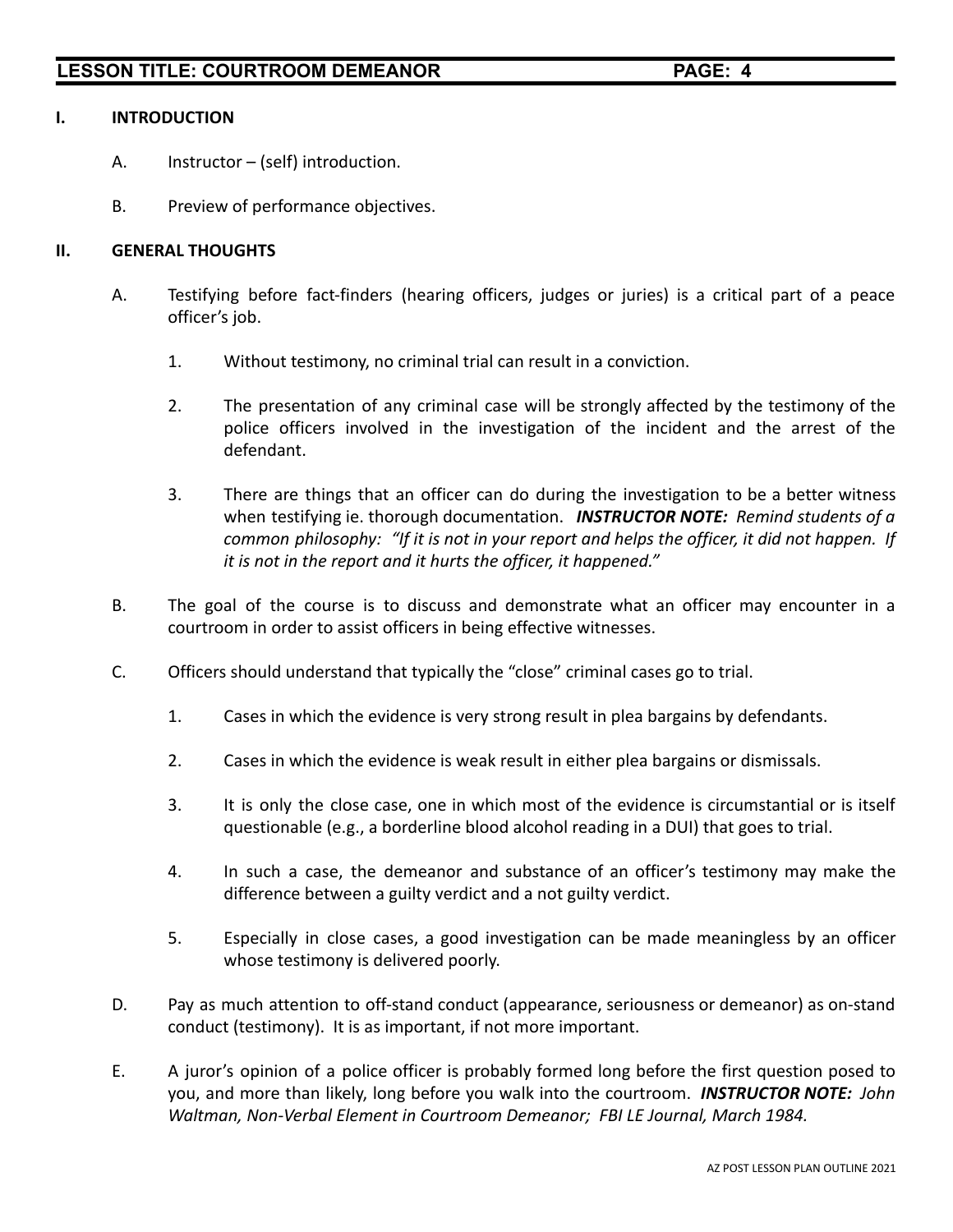- 1. Up to 93% of what is communicated is done through non-verbal means.
- 2. An individual's first impression is difficult to change.
- 3. Nevertheless, you must always remember that the arresting officer is often the first, most important and, in many cases, only witness.
- 4. The impression you make on the jury is paramount in the case.
- F. Officers testify in a number of different settings: *INSTRUCTOR NOTE: Discuss the officer's role in each of these hearings. Discuss those situations in which no attorney may be present to do the questioning or to represent the officers. (Administrative hearings, civil traffic, certain interviews and depositions.)*
	- 1. Trials.
	- 2. Evidentiary hearings.
	- 3. Probation revocation hearings.
	- 4. Grand juries.
	- 5. Preliminary hearings.
	- 6. Administrative hearings (e.g., Motor Vehicle Division).
	- 7. Civil traffic hearings
	- 8. Depositions or interviews. The differences between depositions and interviews include:
		- a. Deposition:
			- i. Court ordered.
			- ii. Under oath.
			- iii. Time and place chosen by the defense attorney and then ordered by the court.
			- iv. Under Arizona Criminal Rules of Procedure, may be granted if the witness is uncooperative in granting an interview. (Rule 15.3 ARCrP)
		- b. Interview:
			- i. Voluntary (not under court order). Understand that this is voluntary, but it is still admissible in court.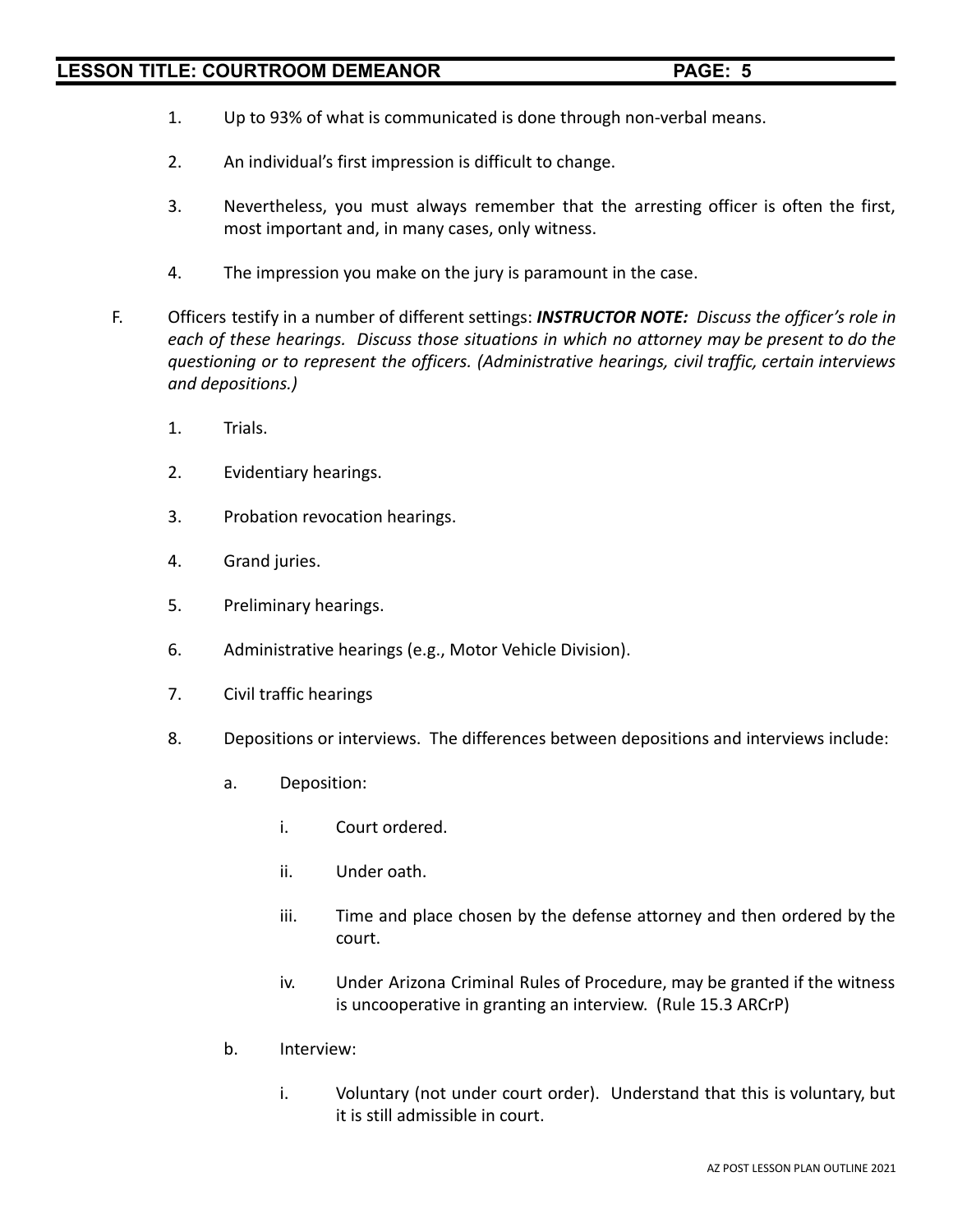- ii. Not under oath (though the obligation to tell the truth, of course, remains).
- iii. Time and place are agreed to by the witness and the attorney.
- iv. Make the attorney ask the questions and testify only to what you know.
- c. Prior to the interview/deposition.
	- i. Check your individual department's guidelines regarding defense interviews and/or depositions.
	- ii. For example, interviews may be voluntary under the law, but may be required per departmental general orders.
	- iii. In most cases, interviews are preferable because they are less expensive and because you generally have some control over when and where the interview occurs.
	- iv. If contacted by a defense attorney, do not do the interview or answer questions over the phone until you review your report.
- G. Being truthful and being prepared are both absolutes.

### **III. PREPARING TO GIVE COURTROOM TESTIMONY P. O. 2.9.1**

- A. Refresh memory. **P. O. 2.9.1A**
	- 1. Preparation begins with good field work. Write thorough, professional police reports.
		- a. Otherwise, you will end up saying, "I don't know."
		- b. The more details, the better.
		- c. Let the prosecutor know about unusual things; never let the prosecutor get surprised by your testimony.
		- d. The prosecutor will charge the case according to what you put in the report; it must be complete and accurate.
		- e. The defense attorney will have access to the report and will assess the strength of the case, at least in part, based on the report.
	- 4. An officer should never testify without first having reviewed any, and all, reports the officer prepared concerning the incident. Obtain a copy of the reports and review them thoroughly. *INSTRUCTOR NOTE: The same is true of depositions or interviews. NEVER testify without first reviewing all reports.*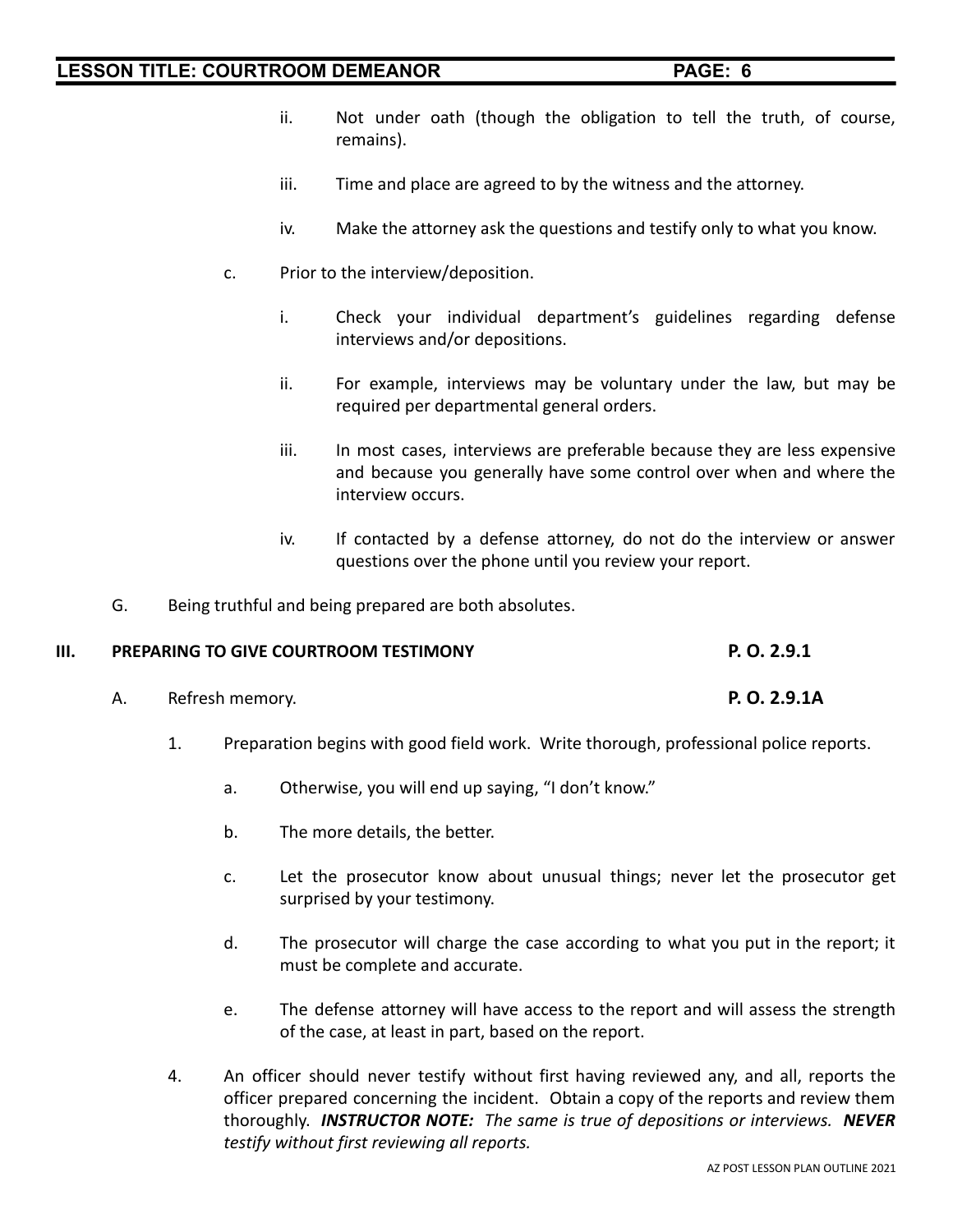- 5. If there is a chance that the testimony will relate to evidence, photographs or witness statements or body camera footage taken by the officer, those items should be reviewed as well.
- 6. Be up to date on your procedures and policies regarding obtaining / returning evidence for trial.
- 7. Pre-trial preparation is key to being an effective witness.
- 8. Do not try to memorize the report. Memorizing the report will result in mechanical sounding, artificially appearing testimony.
- 9. Do not wait until you arrive in the courtroom to begin preparations or to read your report. Doing so distracts the prosecutor and leaves you without the opportunity to do the other things listed above that you may need to do to be prepared.
- B. Ensure professional appearance. **P. O. 2.9.1B**

- 1. Be punctual.
	- a. Show up on time. Plan ahead of time where you are going.
	- b. If you realize you are going to be late, notify the court and/or prosecutor as soon as possible.
	- c. The case may be dismissed if you arrive late without having contacted someone to let him/her know.
- 2. If possible, arrive early enough to give yourself time to speak with the prosecutor before trial, in case he/she has any questions. This will give the prosecutor time to talk to every witness (if necessary) before the rule for exclusion of witnesses is invoked. *INSTRUCTOR NOTE: The rule for the exclusion of witnesses is discussed in Section IIIA(11) of this outline.*
- 3. Always dress appropriately, even on your days off. The prosecutor should never have to worry about how you look; the jury should never be distracted by how you look. Remember the defendant will be dressed up and will look good. Basic rules:
	- a. No alcohol.
	- b. No gum.
	- c. Clean-shaven or trimmed facial hair.
	- d. No tight-fitting or low-cut clothes.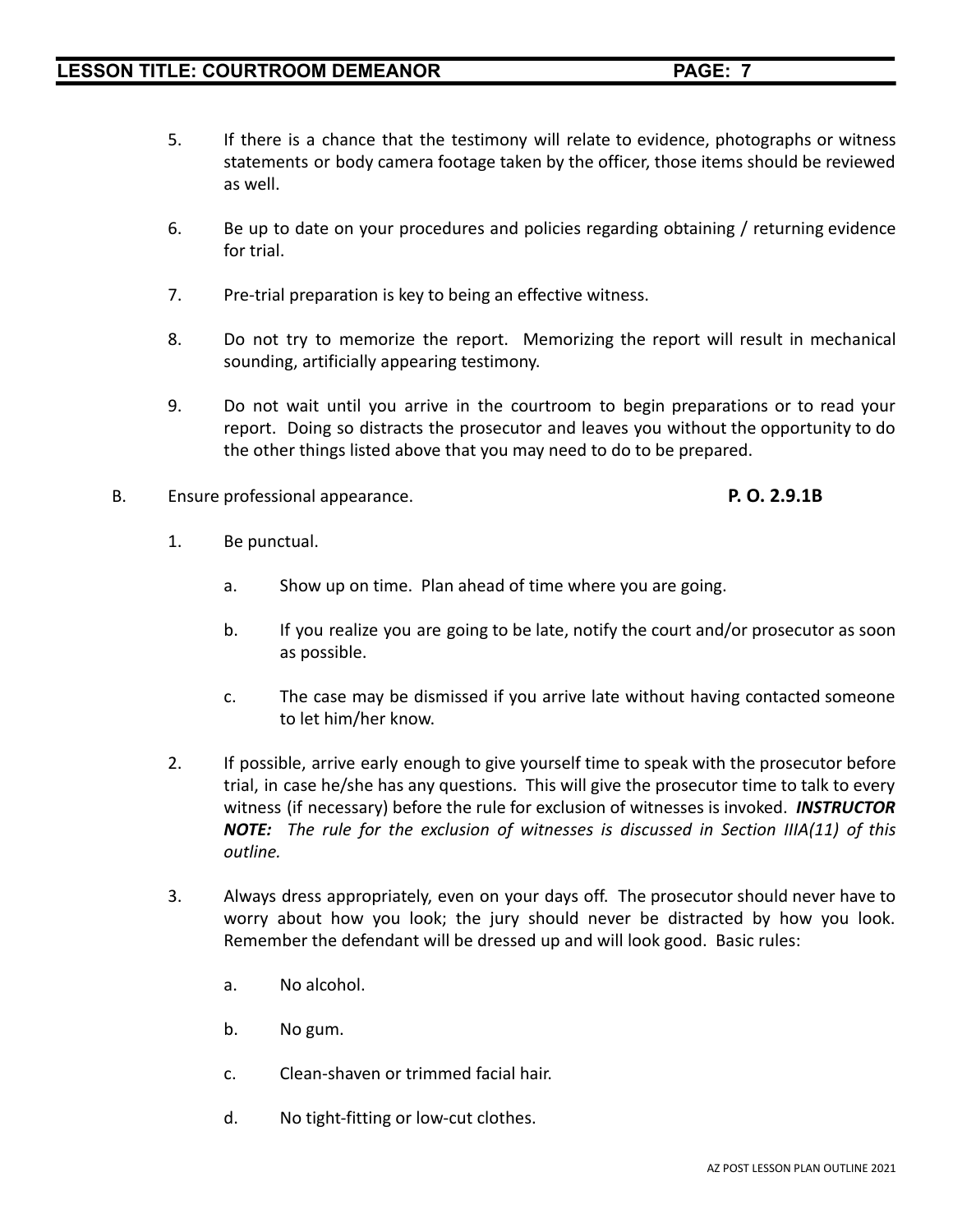- e. Clean and pressed clothes and uniform.
- f. No sunglasses.
- g. No handcuff tie clips or other inappropriate or distracting jewelry.
- C. Contact witness(es) depending on the case, this may or may not be appropriate. In any event, the officer should never contact the defendant. *INSTRUCTOR NOTE: This is an opportunity to discuss why witnesses should not discuss the case or anticipated testimony with other witnesses.* **P. O. 2.9.1C**
	- 1. Example: Officers may be questioned about the content and nature of their conversations.
- D. Ensure that evidence and relevant reports are accessible. **P. O. 2.9.1D**
	- 1. Bring subpoenaed evidence to court. Make sure you know what evidence the prosecutor expects you to bring and bring it as well. *INSTRUCTOR NOTE: Explain Subpoena Duces Tecum (a subpoena which requires a person to produce certain named items in the person's possession or control.)*
	- 2. If you are going to need a diagram for your testimony, arrange to have it prepared (or prepare it yourself.) in advance of trial whenever possible.
- E. When put under oath, stand erect with your right arm at a right angle and speak clearly.
	- 1. When called to the stand, do not look at the prosecutor until you are ready to testify.
	- 2. Sit erect, leaning slightly forward.
	- 3. Your arms should rest comfortably on the arms of the chair or your legs.
	- 4. Do not cross your arms, your legs, clench the chair or exhibit other nervous reactions (i.e., cracking your knuckles, clenching and unclenching your fists). (Discuss body language and non-verbal communication.)

### **IV. THE PRINCIPLES OF AN EFFECTIVE PRESENTATION OF TESTIMONY P. O. 2.9.2**

- A. Honesty and Credibility. **P. O. 2.9.2A**
	- 1. Tell the truth, the whole truth and nothing but the truth. *INSTRUCTOR NOTE: Demeanor during testimony should be the same whether the prosecutor or defense attorney is examining.*
	- 2. Never lie always tell the truth.
		- a. Lying puts you on the same level as many criminals.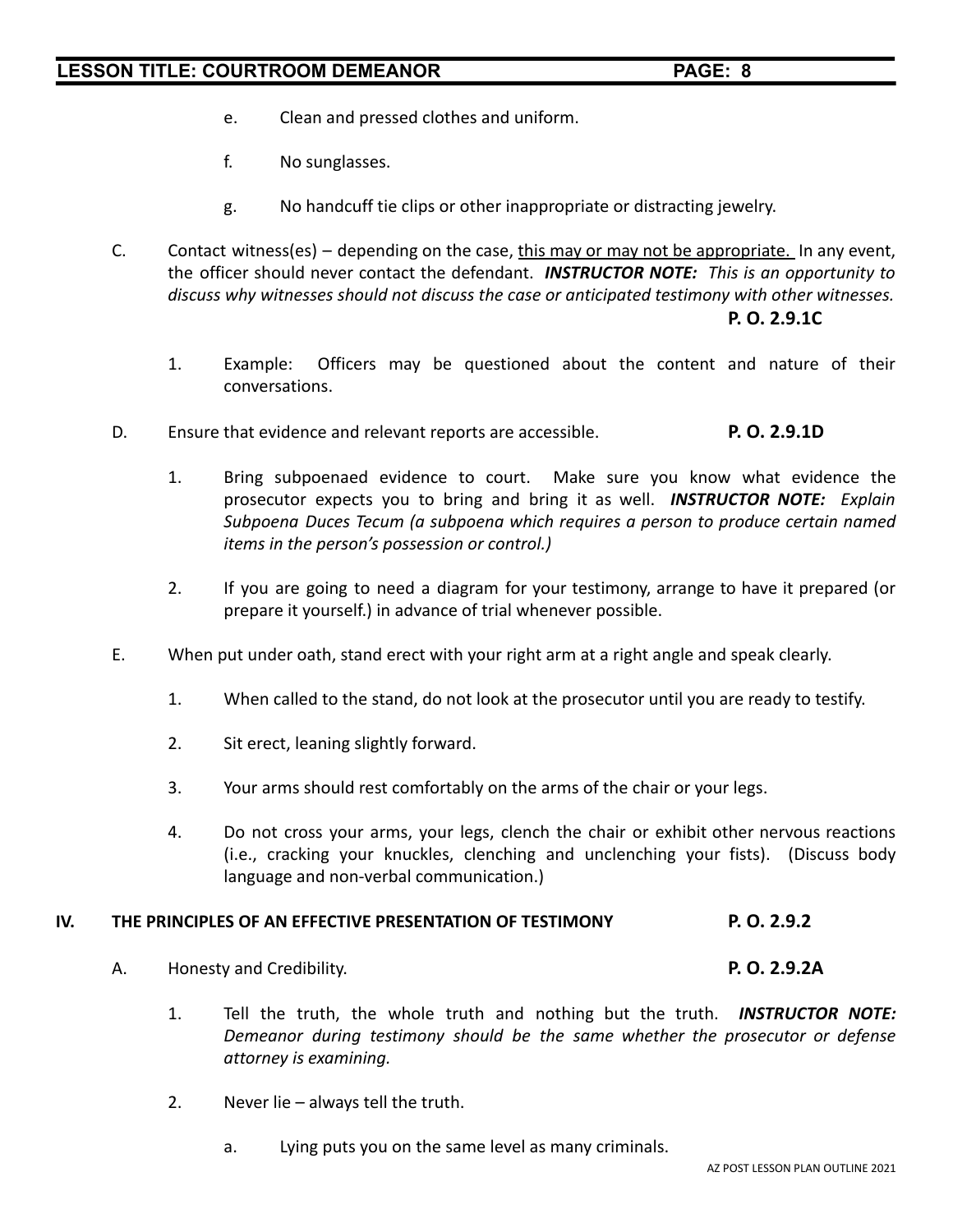- b. Lies are hard to remember; you will get caught.
- c. If you lie, you may impact your ability to testify in the future, you may be disciplined or terminated, you may be prosecuted, and your Arizona P.O.S.T. certification may be suspended or revoked.
- 3. Consider your reputation and duty to the profession.
- 4. Remember that there are both criminal penalties (perjury) and employment penalties (discipline/ termination/loss of certification) for lying.
- 5. Do not hedge unnecessarily ("I believe. . . ," "To the best of my recollection"). On the other hand, never guess as to the correct answer. (Discuss the difference between, "I don't know", and "I don't remember".
	- a. If you do not know the answer, say so. It is appropriate to say that you "don't know" or "do not remember" if that is in fact the case.
	- b. Do not guess even if the defense attorney asks you to guess.
- 6. If you make a mistake in your testimony, correct it. *INSTRUCTOR NOTE: Advise students that AZPOST has taken the position that an officer who lies may have his/her certification revoked.*
	- a. Do so as soon as reasonably possible, even if the questioning has moved on to other areas and even if you must interrupt.
	- b. Doing so enhances your credibility.
- 7. Do not claim to have an infallible memory.
	- a. If you do, you will be "detailed" beyond your ability to recall.
	- b. You cannot remember everything.
	- c. If you need to during your testimony, you may be able to refresh your recollection by reviewing your report or another document (e.g., a receipt or another officer's report).
	- d. Tell the attorney asking the question, that you do not recall the answer to his/her question.
	- e. The attorney may ask whether reviewing your report might assist you in answering the question or may move on to another line of questioning.
		- i. Example: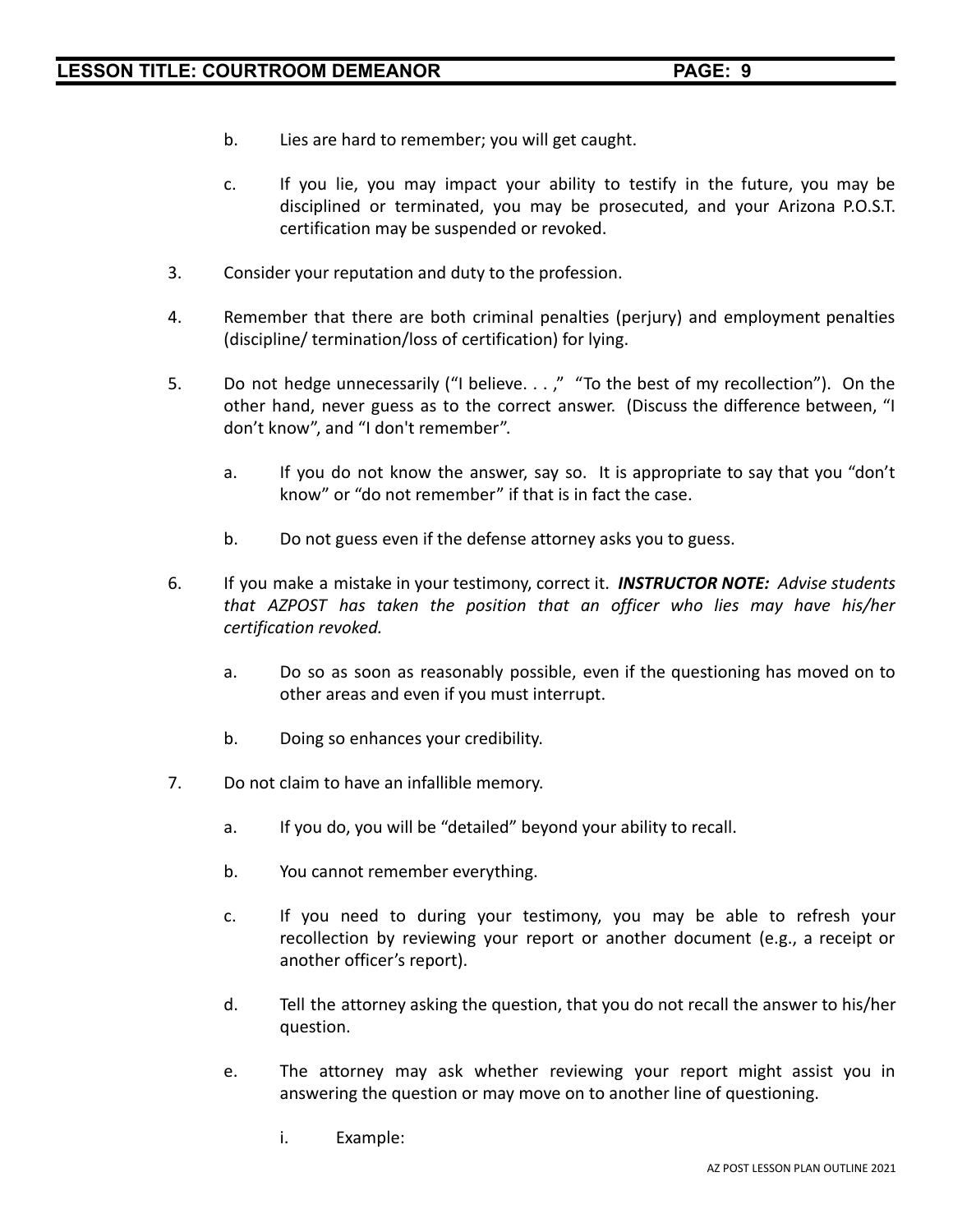- P: What time did you read the defendant his Miranda warning?
- O: I honestly cannot remember right now.
- P: What, if anything, might help you remember?
- O: I wrote down the time in my police report.
- P. Your Honor, I request that this be marked as State's Exhibit #1 for identification purposes.
- J: It will so reflect.
- P. I request permission to approach the witness.
- J: Granted.
- P: Officer , I now hand you State's Exhibit #1 for identification. What is it?
- O: It is a copy of my police report.
- P: How do you recognize it?
- O: My name and serial number appear on the report.
- P: Would reviewing the report help you refresh your memory?
- O: Yes.
- P: Please read the exhibit silently (PAUSE). Have you done so?
- O: Yes.
- P: Please put the report down in front of you. Is your memory refreshed?
- O: Yes.
- P: What time did you read the defendant his Miranda warnings?
- f. If you are given the report (or other document) to review, you may be asked some questions identifying the document. Then, you will be given a chance to review it and will be given a chance to answer the original question.
- 8. Admit that you reviewed your report, spoke with other witnesses, reviewed the evidence, etc., before your testimony. There is nothing wrong with preparing to testify.
- 9. During cross-examination, avoid looking at the prosecutor or judge as if you were looking for answers to the questions. The jurors may think you are looking for help from him/her.
- 10. Do not claim to be an expert on an issue.
	- a. In a courtroom, the term "expert" has special meaning.
	- b. Only the judge can determine who is qualified as an expert witness.
- 11. In most criminal cases, one (1) party or the other (usually the defense) will "invoke the rule." (Rule 9.3 ARCrP)
	- a. This rule, contained in the Arizona Rules of Criminal Procedure, Rule 9.3, excludes all witnesses from the courtroom during testimony and opening statements.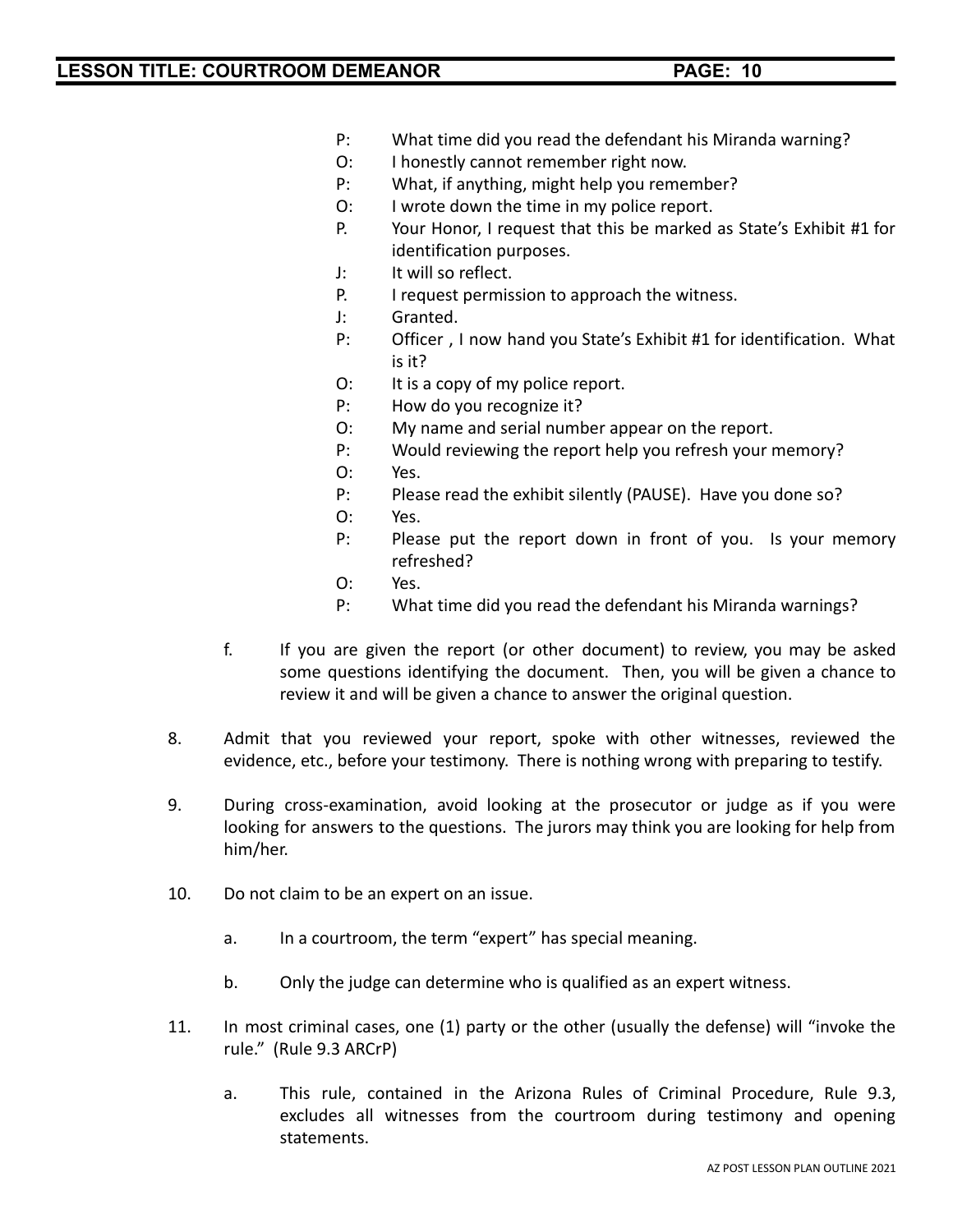- b. It also requires that there be no communication about the case between the witnesses until all have testified.
- c. Exceptions to this rule include the defendant, the victim (who is allowed to be present whenever the defendant is allowed to be present) and one (1) specified "investigator" for each party, who may sit at the counsel table.
- d. In most criminal cases, the prosecutor will designate the lead investigative officer as the investigator.
- e. Prior to the invocation of the rule, witnesses can speak with one another about the case. After that they can talk, but not about the case.
- f. All witnesses are advised that the rule has been invoked by the judge and are advised as to the requirements of the rule.
- g. If the rule is violated, the trial will be delayed for a hearing and argument on the violation and the court may hold the witness in contempt for violating a court order, may direct a mistrial in the case and, in some circumstances, may dismiss the case.
- h. **Note:** While the investigator is present in the courtroom, he/she cannot talk to other witnesses or be present when the prosecutor discusses with witnesses.
- 12. Continuing duty to disclose. As an officer, you have a continuing obligation prior to trial to report any new evidence or witnesses to the prosecutor immediately. (Brady v. Maryland 373 U.S. 83 (1963). Especially applies to exculpatory evidence.)
	- a. If you do not advise the prosecutor, the court may refuse to allow the evidence or witness to be used at trial.
	- b. Do not simply ignore a new witness or evidence. You have a continuing duty to investigate and then to advise the prosecutor of your findings. The prosecutor has an ongoing duty to disclose new evidence to the defense.
	- c. Do not, however, contact either the defendant or the defense attorney as a part of that continuing investigation.
		- i. If you believe that contacting the defendant is necessary, discuss the matter with the prosecutor first and then contact the defense counsel and ask to speak with the defendant.
		- ii. Do not contact the defendant directly.
- B. Brevity. Define brevity. **P. O. 2.9.2B**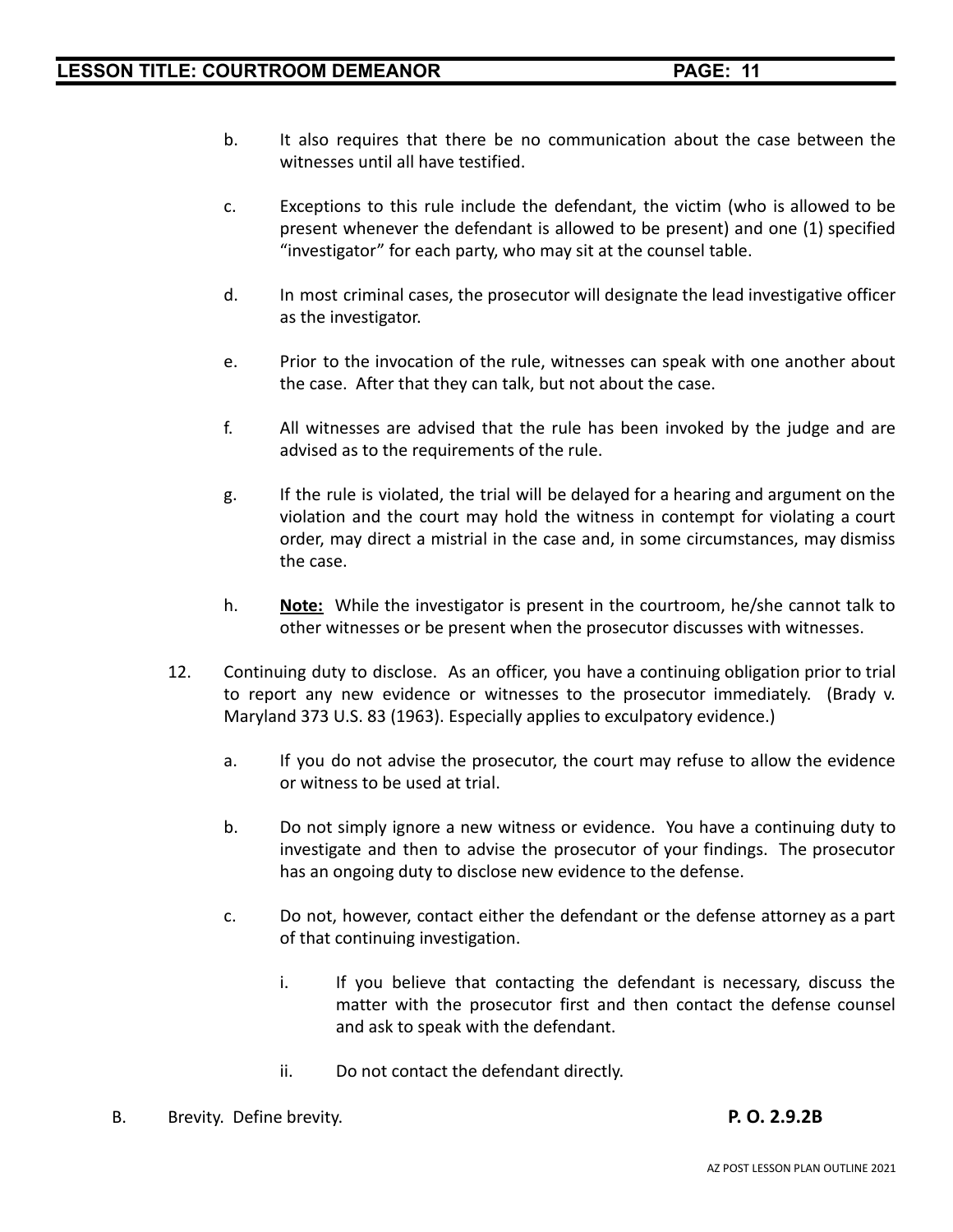- 1. Answer only the question that is asked. Do not volunteer information.
- 2. Be direct and brief, but take the time to answer the question completely.
- 3. Do not answer "yes" or "no" if the answer requires explanation, even if the defense attorney tells you to do so. If the answer requires an explanation, tell the defense attorney that the question cannot be answered with a "yes" or "no" answer.
- 4. Relate facts, not conclusions.
	- a. Such testimony is objectionable because it invades the province of the jury ("He ran two stop signs, drove at 85 miles per hour and made four lane changes without signaling," is good testimony; "He drove in a reckless manner," draws a conclusion.)
	- b. Leave it to the prosecutor to draw the conclusions.
- 5. Avoid long pauses between questions and answers; the jury or judge is likely to believe that you do not know the answer or that you are making something up. On the other hand, if you need time, take it - do not answer without thinking.
- 6. Do not begin to answer before the attorney is done talking.
- 7. Do not assume that you know where the attorney is going with his/her line of questioning.
- 8. Do not be defensive or argue in an interview or a courtroom.
- C. Clarity. **P. O. 2.9.2C**

- 1. Speak loudly and clearly. Speak up; mumbling or speaking too softly may make it appear that you are uncertain about your testimony, or may bolster a defense argument. ("My client performed poorly on the field sobriety tests because he did not hear/ could not understand the officer.")
- 2. Remember that you are on the record and being recorded.
	- a. Pointing to a diagram and saying "here" in answer to a question does not leave a good record for appellate courts of your testimony.
	- b. The better testimony is "At the corner of 1st and Main, which I will mark as number 6 on this diagram."
	- c. Only one person talks at a time. Do not talk over someone else.
- 3. When referring to people in your testimony, use their names. It is not, "The first officer on the scene who removed the car from the street," but rather "Officer Ramirez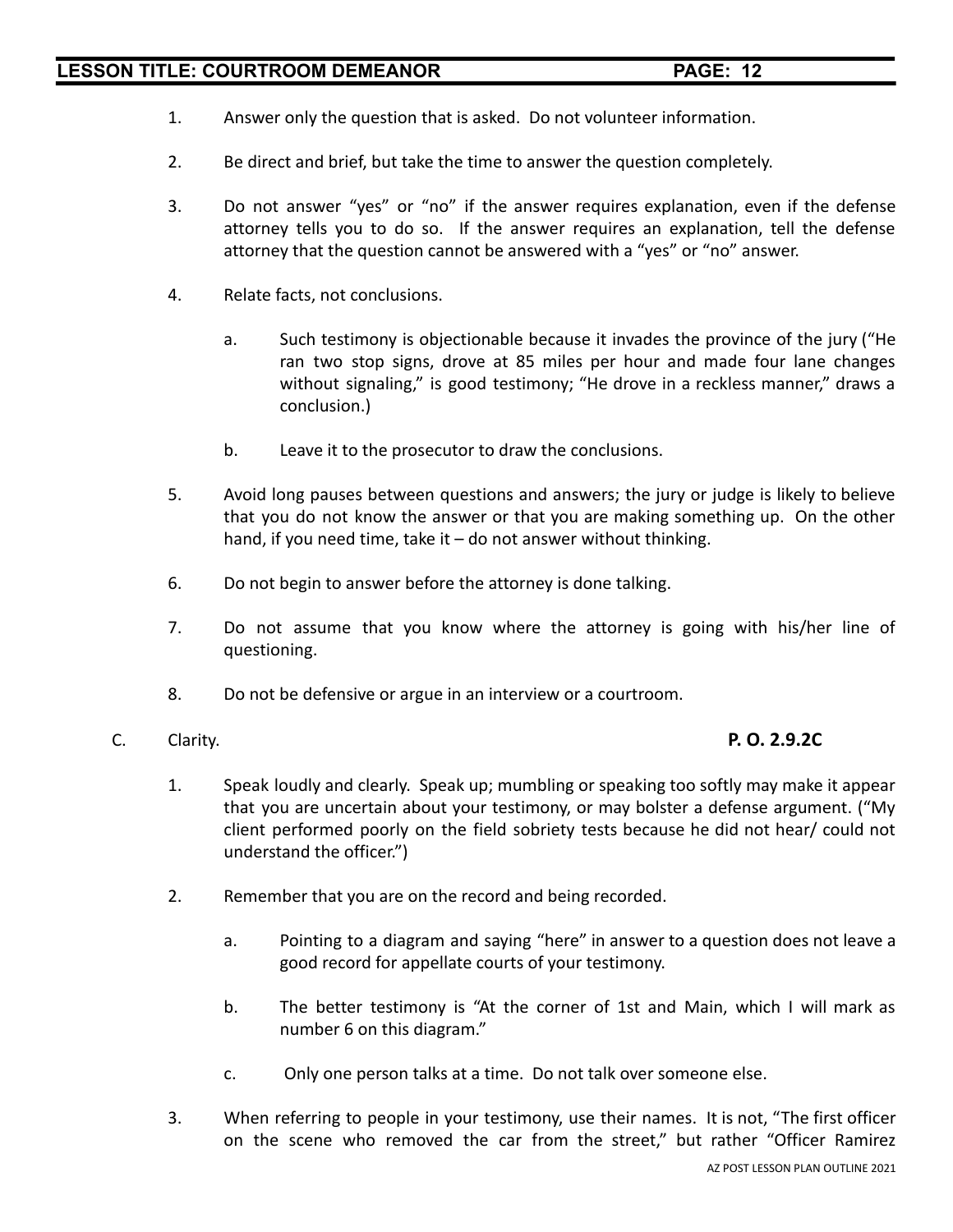removed the car from the street."

- 4. Do not nod or shake your head as an answer; answer verbally.
- 5. Give the prosecutor time to object before you answer. If an objection is made, wait until the judge rules before you answer.
- 6. If you do not understand a question, ask that it be repeated or rephrased.
- 7. Watch for compound ("and/or") questions.
- 8. An answer that is correct for one (1) part of the question could be wrong for another part of the question.
- 9. Example:
	- a. "Officer, did you yourself take that packet out of the glove compartment, or did you see any other officer, or anyone else present, take that packet out of the glove compartment and dispose of it?"
	- b. This is four (4) questions in one (1):
		- i. Did you take it out?
		- ii. Did you see another officer take it out?
		- iii. Did you see anyone else take it out?
		- vi. Did you see any one dispose of it?
- 10. Correct any misstatements of fact in a question before answering the question.
- 11. Avoid police jargon. Try to be conversational in your answers (use, "Got out of my car" instead of "I exited my unit").
- 12. Refer to the suspect as the defendant.
- D. Objectivity. **P. O. 2.9.2D**

- 1. Remember that you are a witness, not an advocate.
	- a. Answer all questions truthfully, even if the answer will "help" the defendant's case.
	- b. Your job is simply to report the facts.
	- c. The judge (or jury) will decide guilt.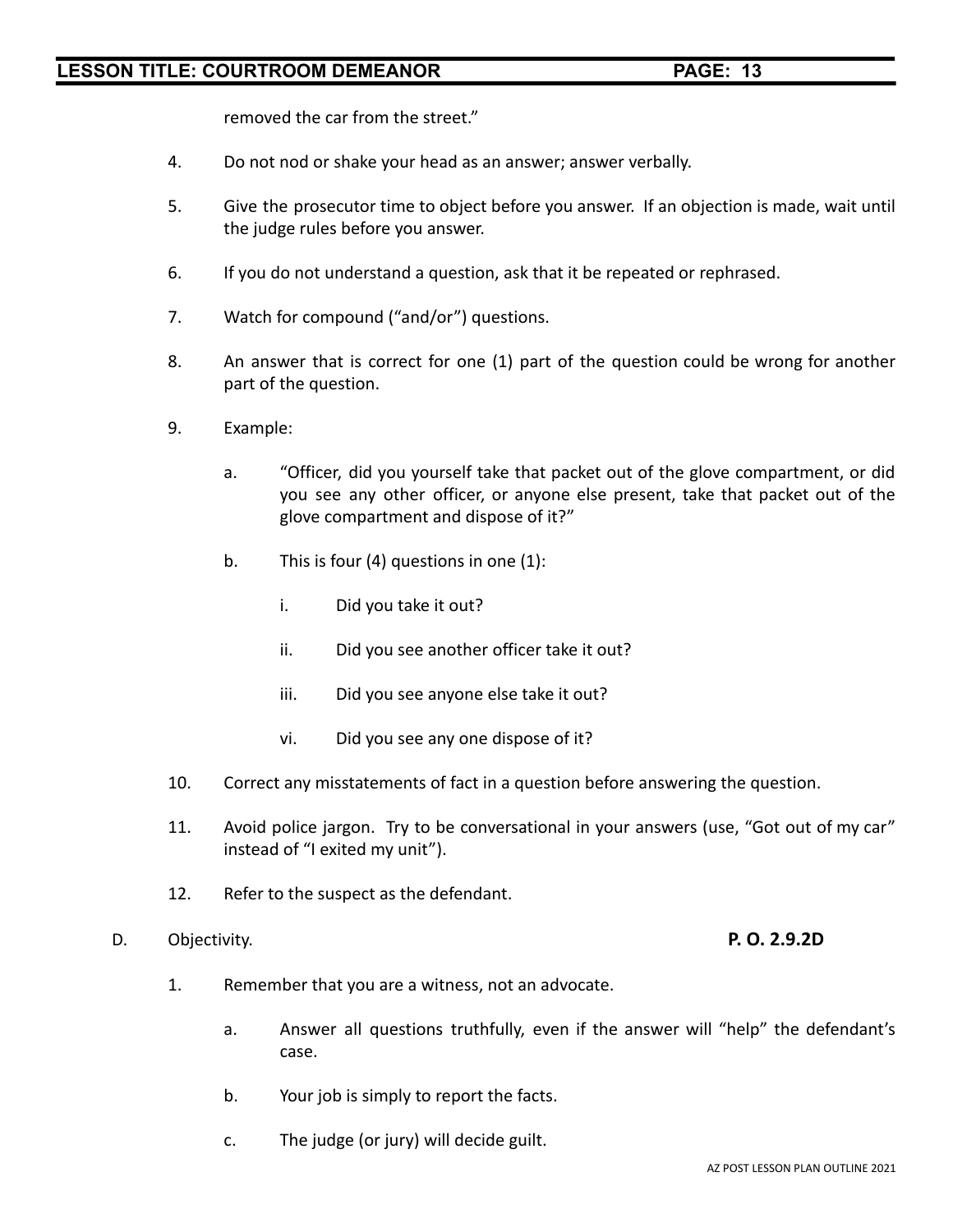- d. In fact, this type of impartial truthfulness demonstrates fairness to the jury and can be argued by the prosecutor as evidence of your credibility to the judge or jury.
- 2. Avoid all contact with the jury.
	- a. Never discuss the case with any juror.
	- b. Do not engage jurors in small talk during recesses, even if you are not discussing the case.
	- c. If you see any witness, defendant or attorney speaking with a juror, notify the prosecutor immediately.
- 3. Avoid contact with the defense attorney at the time of trial.
	- a. This is an adversarial process.
		- i. Do not act as if you are friends with the attorney.
		- ii. Do not allow the defense attorney to engage you in a friendly conversation in front of the jury.
	- b. It is a common defense tactic for the attorney to have a "casual" conversation with you, and then base cross-examination on that conversation. This conversation could also occur right after an interview or deposition.
	- c. Be especially aware of conversations around elevators, during lunch breaks, breaks during the trial, and even unrelated small talk with friends.
- 4. Avoid excessive contact with the prosecutor in front of the jury.
	- a. Never discuss details of the case with the prosecutor within the hearing of any member of the jury.
	- b. Doing so not only violates the no contact rule, it is also possible that the juror will believe that the attorney is instructing you on what to say when you testify.
- 5. Avoid careless comments to anyone court staff, other witnesses, etc. Comments such as the angry "Why am I subpoenaed" and the smug "I don't mind being here, I get time and a half," may well be interpreted in a manner you did not intend.
- 6. Do not mention evidence which has been suppressed or that the judge has ruled is inadmissible. *INSTRUCTOR NOTE: Upon arrival for trial, you should talk to the prosecutor about this.*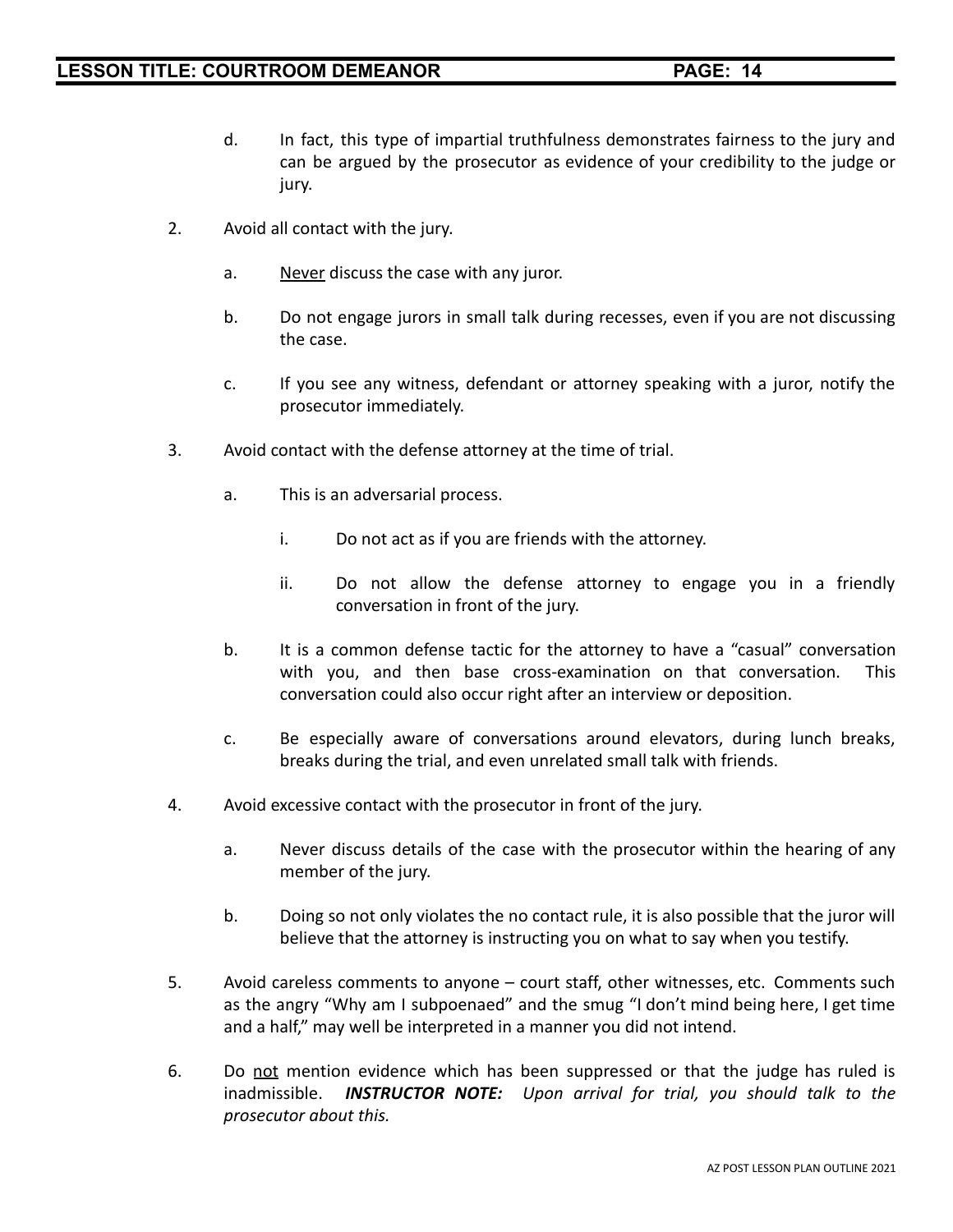- a. Doing so will result in a mistrial (the stoppage of the trial) and, in many cases, dismissal of the case against the defendant.
- b. If you are asked a question, the answer to which would require you to discuss such evidence, ask for the question to be repeated so perhaps the attorney will rephrase the question.
- E. Emotional control. **P. O. 2.9.2E**
	- 1. Be calm, courteous and confident.
	- 2. This is especially important during cross-examination.
		- a. Expect an attack on your investigation, memory or conclusions.
		- b. You may also face a personal attack, though such tactics usually backfire on the attorney.
		- c. The defense may attempt to make you lose emotional control.
	- 3. The defense will attack any conclusions you drew in your investigation. *INSTRUCTOR NOTE: Discuss the role of the defense attorney in the criminal justice system. The state has the burden of proving a person guilty beyond a reasonable doubt; the defense attorney's job is to force the state to do its job. It is important to distinguish between the client and the attorney. Representation does not mean approval of the client's conduct.*
		- a. Remember that it is the defense attorney's role to provide the best representation possible for the defendant.
		- b. Defense attorneys are limited by both the law and professional ethics as to the nature of their cross-examination; the prosecutor will object if questioning crosses the line.
	- 4. Wait briefly after the defense attorney asks a question. Doing so gives the prosecutor a chance to object and allows you to control the pace of the questioning.
	- 5. We should use the defense attorney to make us better. They make us do better investigations, write better reports, and to testify more effectively. Learn from them and make each case better than the last.
	- 6. Control your reactions to the testimony of others and to rulings by the judge.
		- a. This includes non-verbal communication such as rolling your eyes or looking disgusted.
		- b. You should always appear interested in the testimony of other witnesses.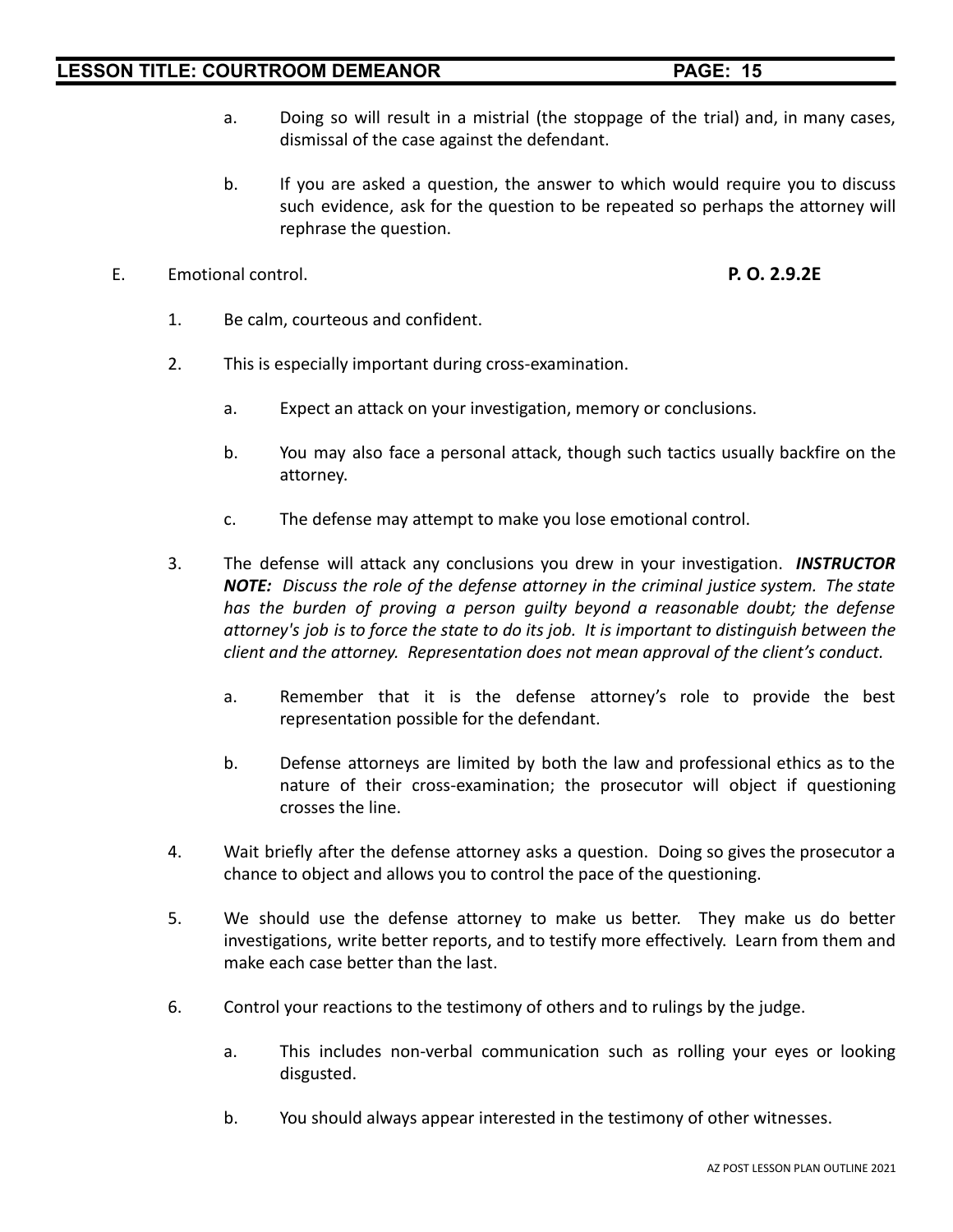- c. Do not stare at a witness or do anything else that might be interpreted as hostile or intimidating.
- d. Judges will remember bad behavior; it can affect the judge's treatment of you and the judge's belief in your credibility in the future.
- e. Judges speak with other judges and with attorneys. Word about your behavior and actions (good and bad) will spread quickly (reputation).
- F. The defense attorney has four (4) main avenues of attack: Memory, perception, communication and credibility.
	- 1. Memory are you recalling details of the incident consistently with how you recalled them when you wrote the report, gave a deposition and talked with a witness? This objection is overcome with preparation, which we have already discussed.
	- 2. Perception no one perceives an event with 100% accuracy.
		- a. We all focus upon some things and miss others.
		- b. Your training and experience will assist you in focusing on details that are relevant for criminal law purposes.
		- c. Three (3) important aspects to this are:
			- i. How long did you have to perceive an event (2 seconds? 2 minutes?)
			- ii. Whether you had a good vantage point (Direct line of view? Short distance away?)
			- iii. Whether you were focused upon the event (Were you doing something else when this happened? E.g., involved in another conversation?)
	- 3. Communication this is the ability to testify in a manner which communicates information in as understandable a method as possible. It includes brevity and clarity. Remember to testify to the jury, not the judge or prosecutor.
	- 4. Honesty Credibility this is whether the trier of fact believes you.

### **P. O. 2.9.2A**

- a. It not only includes honesty, but objectivity and emotional control as well.
- b. If you are not objective, or do not appear to be objective, the trier of fact might believe you would "fudge the facts" or even lie outright to get a conviction.
- c. If you lose emotional control, the trier of fact might believe you did so during the event in question and took actions based upon emotion, rather than the facts and the law and that now you are hesitant to say so.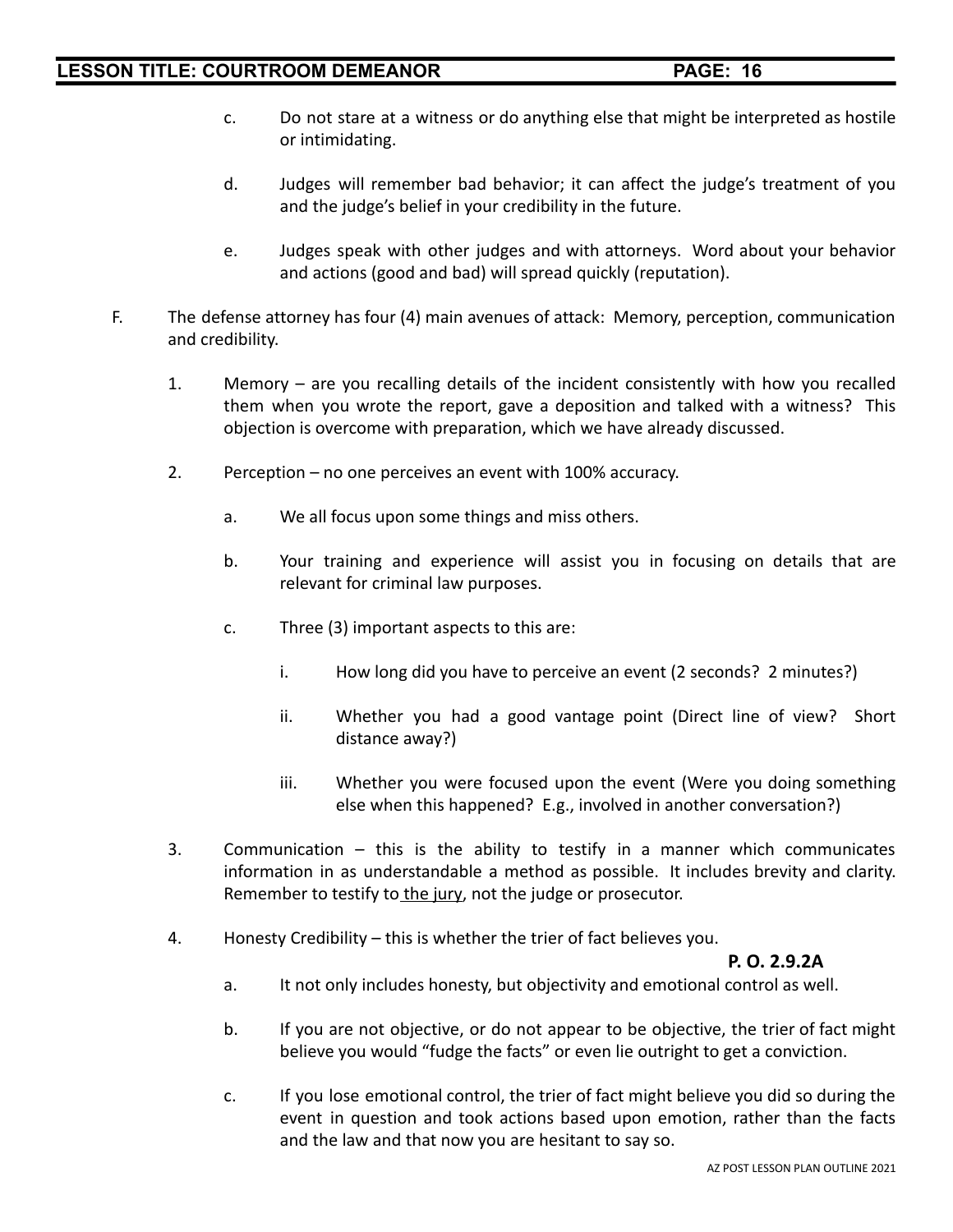### **V. ROLE-PLAYING EXERCISES AND CRITIQUES P. O. 2.9.3**

- A. The trainee will observe and participate in instructor-led critiques of role-playing exercises designed to demonstrate effective and ineffective courtroom testimony as a peace officer in response to the following approaches to questioning:
	- 1. Friendly here the defense attorney acts as the officer's best friend, trying to get the officer to behave casually and to lose focus on the adversarial nature of the trial or hearing. It is the defense attorney's hope that he/she will be able to catch the officer "off guard" and get the officer to testify in a manner helpful to the defendant's case.
	- 2. Badgering here the defense attorney is actively hostile toward the officer, asking repetitive questions and seeking to discover even small discrepancies. The defense attorney will seek to portray the officer as intentionally lying or engaged in some illegal and immoral conspiracy just to convict an innocent person. *INSTRUCTOR NOTE: The instructor should either seek assistance from local prosecutors or prepare himself/herself to perform cross-examination, using each of these techniques. If available, the instructor may wish to have experienced officers play the part twice in each example, the wrong way and the right way. The instructor may wish to show one (1) of the videotapes available on how to testify.*
	- 3. Condescending here the defense attorney will treat the officer as beneath him/her (and every other decent citizen).
		- a. The officer will be portrayed as stupid, or at least "slow" and incompetent.
		- b. The attorney will be seeking to demonstrate everything the officer could have done and should have done, if only the officer had the sense to do it.
- B. At a minimum, each such critique will address the adequacy of the officer's testimony in terms of the following: **P. O. 2.9.4**
	- 1. Responsiveness to questions.
	- 2. Clarity of expression.
	- 3. Errors of omission.
	- 4. Errors of commission.
	- 5. Overall demeanor.
- C. *INSTRUCTOR NOTE: Once these role-playing exercises are completed, the students should be given the opportunity to sit in the witness stand and experience hostile cross-examination. A thorough critique of each such exercise should be done. If videotape facilities are available, taping a student's performance so the student can watch himself/herself can be particularly*